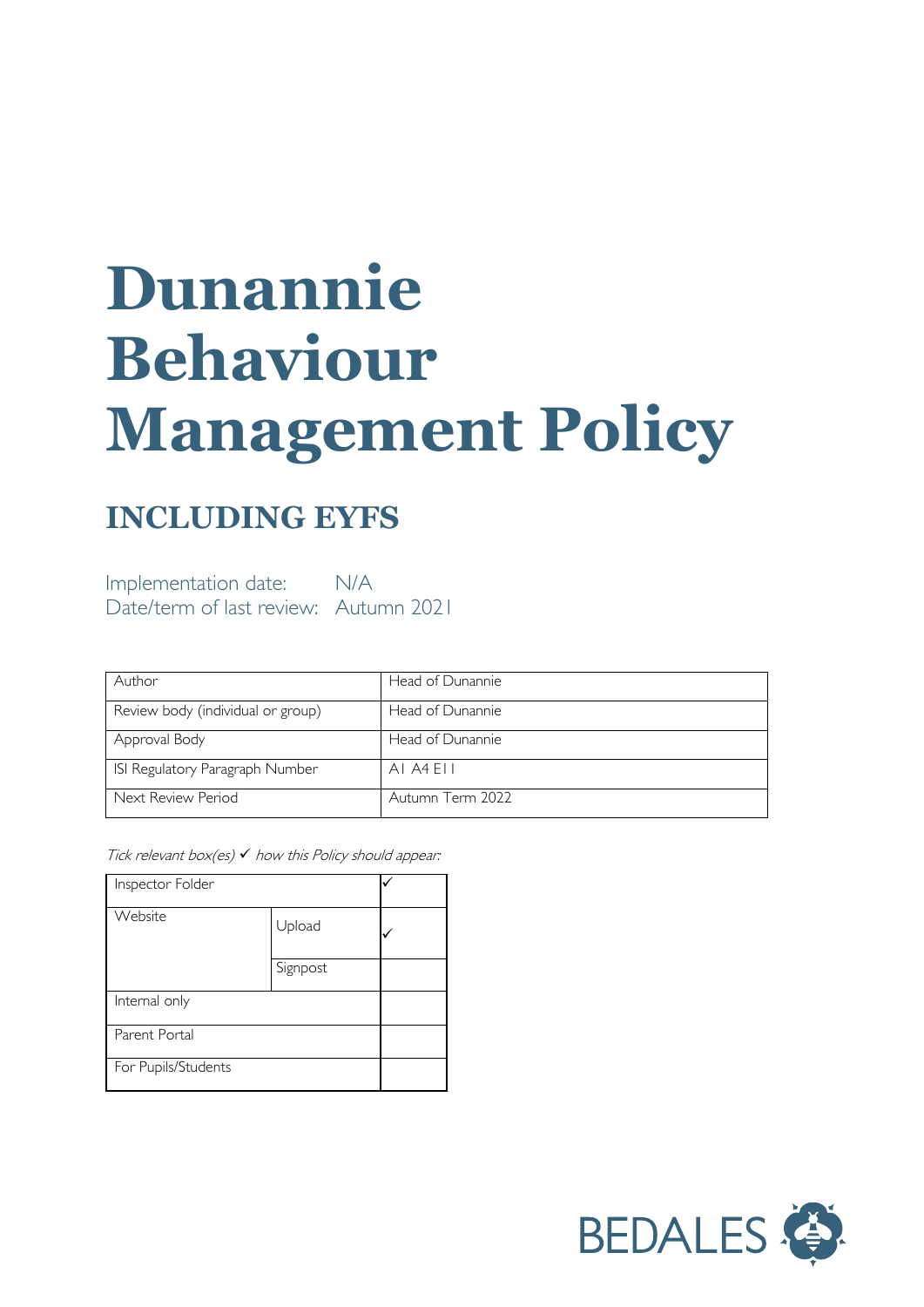# **Behaviour Management Policy**

## Aims

# Work of Each for Weal of All

The School motto underpins everything we do. All actions have consequences and we strive to encourage each child to be a positive influence within the school community. Our values and expectations reflect this and underpin the behavioural choices that we want all Dunannie children to make.

At Dunannie we are committed to establishing a happy, safe, caring, learning environment that promotes positive behaviour and relationships, where children are encouraged to have respect for themselves, each other, adults and the environment. We have an inclusive setting that supports all children as they take increasing responsibility for themselves and their actions, the environment and consider the welfare and well-being of others. We encourage and promote good manners through our Dunannie BE Values.

Dunannie children are encouraged to learn from mistakes and develop a growth mindset. Our Dunannie BE Values guide our thinking and behaviour.

Be kind, Be respectful, Be responsible, Be joyful, Be aware,

### Be courageous

We believe that appropriate behaviour is best learned through explicit teaching and the modelling of positive and respectful social interactions.

We expect Dunannie children to:

Be kind and treat others as you would wish to be treated

Be gentle and show empathy to others

Be hardworking and help and support each other

Be aware of their actions and how they affect others

Be honest, fair and forgiving

Be respectful to others and the environment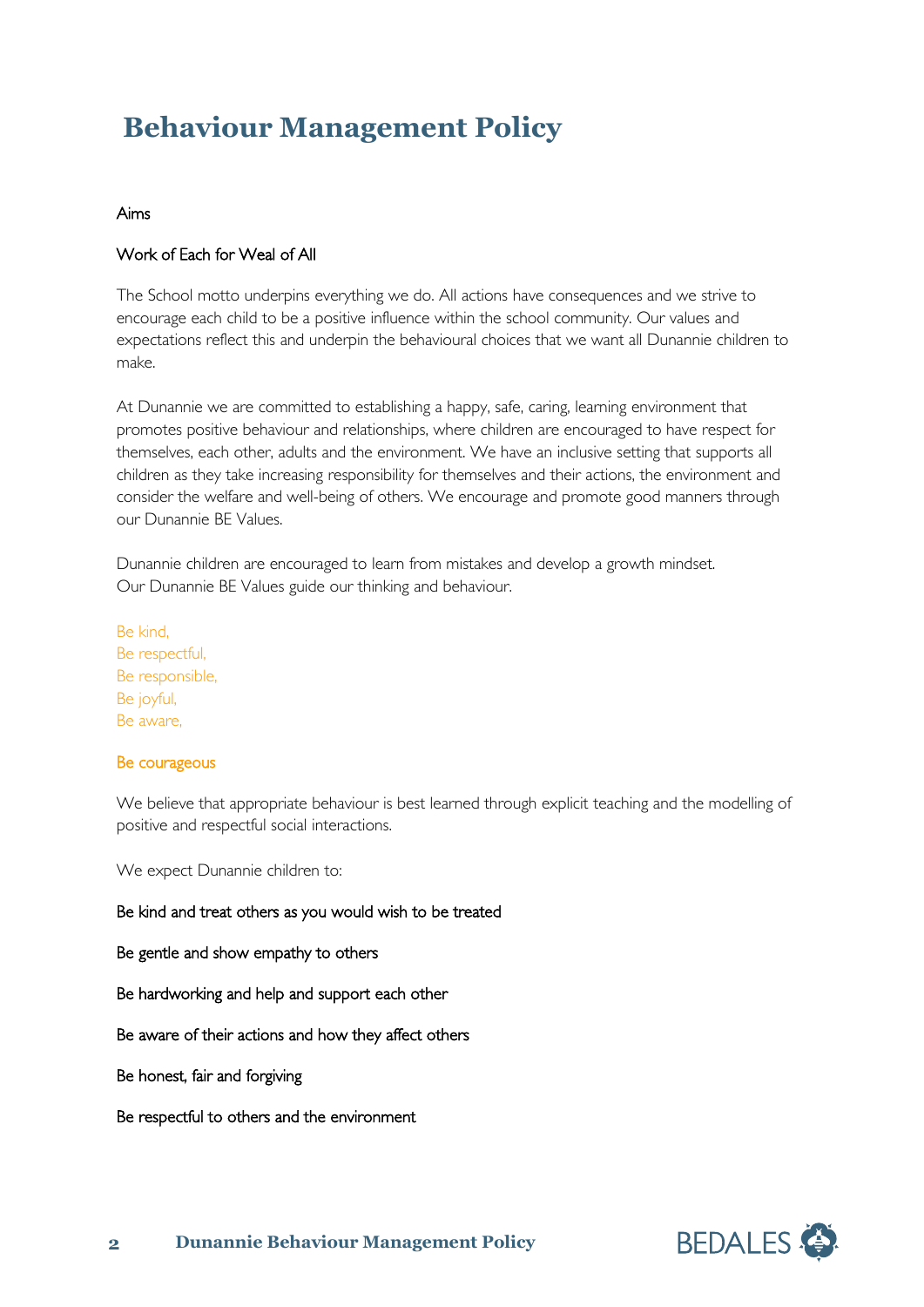This policy is based on mutual respect and places education and understanding at its heart. The policy should be read in conjunction with the Dunannie Welfare Policy and Anti-Bullying Policy.

At the start of each lesson we expect children to:

# Be ready to learn Be respectful of each other and the learning environment Be safe and allow others to learn

We aim to deal with poor choices in behaviour fairly. Restorative meetings are essential, either at the time or later that same day when the child has calmed down and is able to discuss the situation. The child must feel he or she has a chance to put their side across without prejudice. Often more can be achieved with encouragement and positive reinforcement.

Behaviour Definitions:

| <b>EXPECTED BEHAVIOUR</b>                                                                                                                                                                                                                                                | <b>INAPPROPRIATE</b>                                                                                                                                                                                                                                     | <b>UNEXPECTED BEHAVIOUR</b>                                                                                                                                                                                                                                                  |
|--------------------------------------------------------------------------------------------------------------------------------------------------------------------------------------------------------------------------------------------------------------------------|----------------------------------------------------------------------------------------------------------------------------------------------------------------------------------------------------------------------------------------------------------|------------------------------------------------------------------------------------------------------------------------------------------------------------------------------------------------------------------------------------------------------------------------------|
|                                                                                                                                                                                                                                                                          | <b>BEHAVIOUR</b>                                                                                                                                                                                                                                         |                                                                                                                                                                                                                                                                              |
| Is defined as being respectful,<br>responsible and supportive of<br>the rights of ourselves and<br>others and conducive to<br>learning. We promote<br>positive behaviours by helping<br>children make a positive<br>contribution to school and to<br>their own learning. | Is defined as behaviour that is<br>not appropriate or conducive<br>to learning and can be seen<br>as disruptive.<br>We address inappropriate<br>behaviour by modelling<br>expected behaviours and<br>explicitly teaching social and<br>emotional skills. | Is defined as acting in a<br>manner that threatens the<br>safety or wellbeing of others.<br>We address unexpected<br>behaviour by teaching<br>strategies that promote<br>positive behaviours and<br>address any 'harm' caused<br>through a restorative practice<br>approach. |
|                                                                                                                                                                                                                                                                          |                                                                                                                                                                                                                                                          |                                                                                                                                                                                                                                                                              |

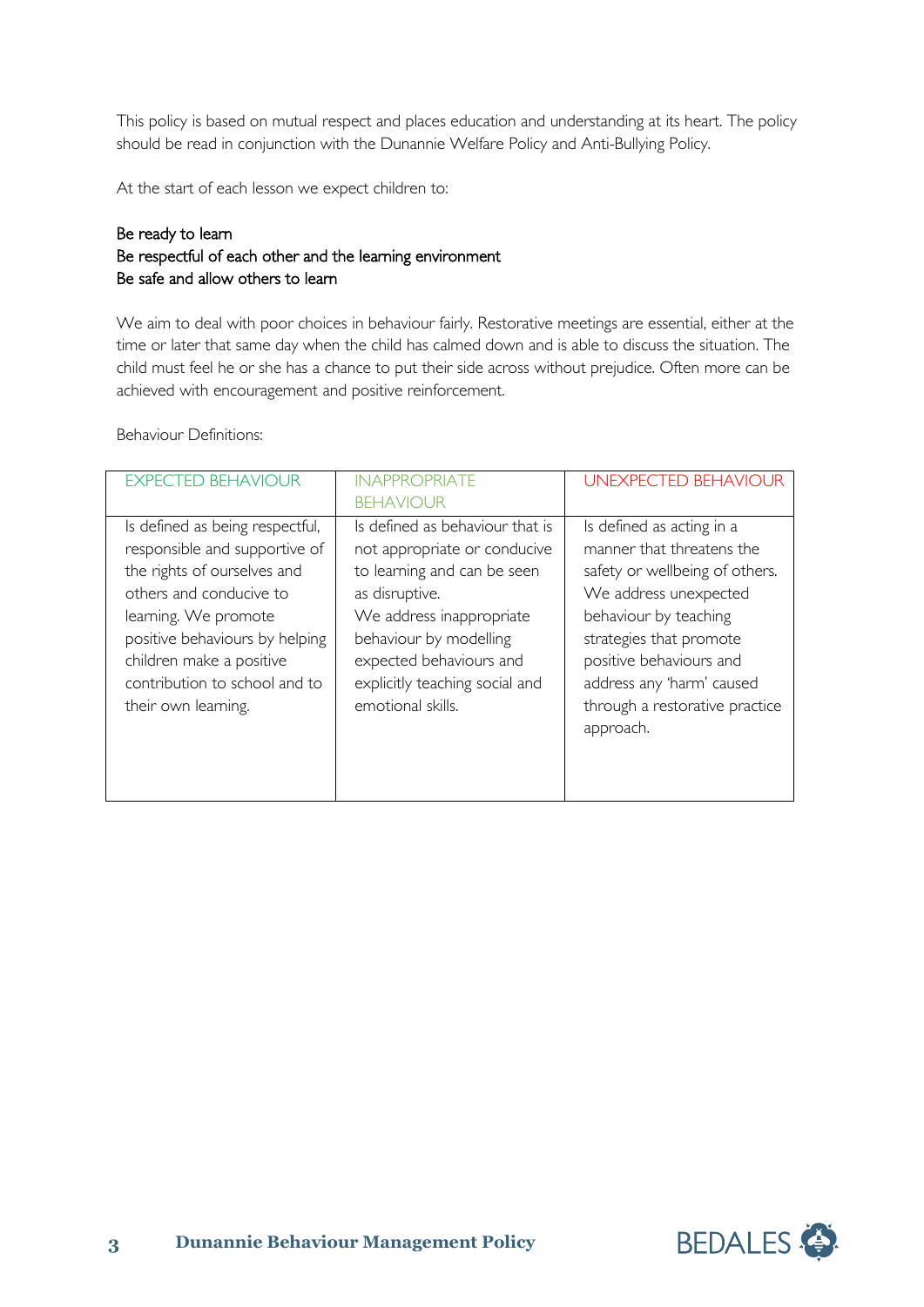## Practice and Guidelines:

- The Dunannie environment supports our sense of security and ensures the child feels safe.
- We organise the physical environment so that it has a positive impact on behaviour in terms of space, access and choice of activities.
- We take a positive, fair and consistent approach towards managing children's behaviour.
- We establish clear expectations and boundaries for behaviour, appropriate to the children's level of understanding.
- We model appropriate behaviour in all interactions with children and staff and show that good behaviour is valued.
- We are committed to praising and encouraging positive behaviour through circle time, our PSHE curriculum, assemblies, Golden 'Be' Rules and Golden Time.
- We explicitly teach children social skills required to form positive relationships and interactions.
- We record all significant incidents relating to behaviour using the school's electronic system (CPOMS and iSAMS).
- We deal with inappropriate behaviour at the earliest opportunity through discussions and social stories, modelling and demonstrating the appropriate and expected behaviours.
- We provide opportunities for children to take on responsibilities and therefore model expected behaviours.

|                                                                     | <b>RESPONSES TO BEHAVIOUR</b>                   |
|---------------------------------------------------------------------|-------------------------------------------------|
| Promoting Positive and Expected behaviour                           |                                                 |
| Positive, expected behaviour is recognised in a variety of ways and |                                                 |
| may vary from class to class. At Dunannie we have a number of       |                                                 |
| whole school strategies that supports individual, class and whole   |                                                 |
| school positive behaviours.                                         |                                                 |
| <b>Whole School</b>                                                 | Classroom                                       |
| At a whole school level, this includes:                             | At a classroom level positive behaviour may be  |
| Consistent modelling of our Values                                  | recognised in a variety of ways including:      |
| Caught in the Act: Specifically praising                            | Establish a warm a welcoming environment.       |
| children's positive actions or behaviours.                          | Verbal / non-verbal praise                      |
| We consult with the children to draw up                             | Class rewards                                   |
| rules for behaviour within Dunannie. Golden                         | Special class or play activities                |
| 'Be' Rules (based on our Dunannie values)                           | 'Golden Time' is timetabled from Year I to      |
| run throughout the school. A list of these                          | Year 3. Golden Time is not used in the Early    |
| rules is displayed in each classroom and are                        | Years.                                          |
| regularly referred to by the class teacher.                         | We focus on activities and routines to          |
| We teach PSHE which covers expected                                 | encourage:                                      |
| behaviours.                                                         | Sharing; Negotiation; Co-operation;             |
| In all areas of learning and experiences, we                        | Friendship; Kindness                            |
| discuss with children what the expected                             | We encourage positive behaviour through         |
| behaviours are.                                                     | play and learning activities e.g: circle time / |
| Emotional intelligence is part of our curriculum                    | stories/ role-play / puppets.                   |

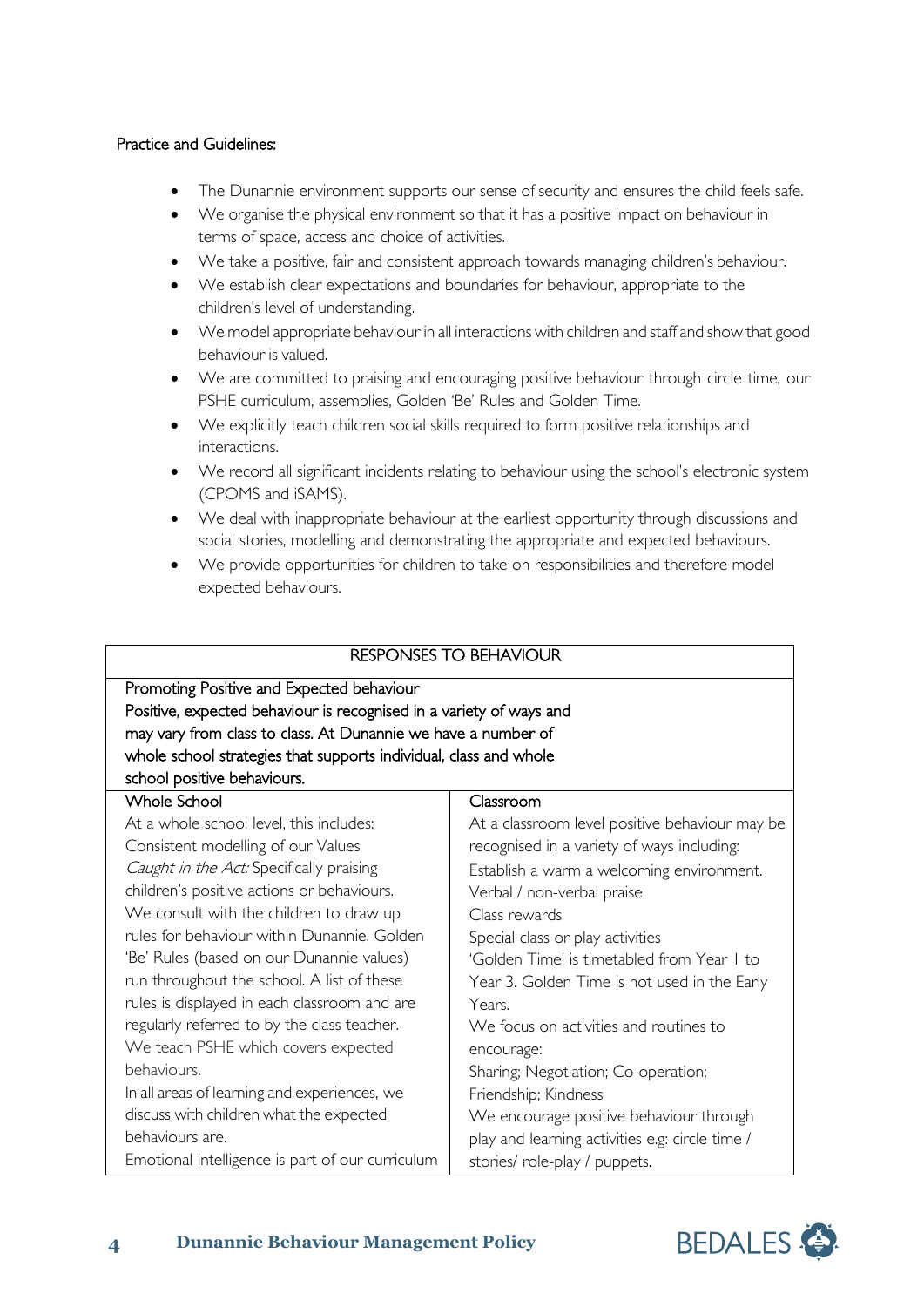| and we encourage the children to express<br>openly their feelings / likes and dislikes through<br>circle times, class discussion and assemblies.<br>Celebration Assemblies are an opportunity for<br>children to share their learning and lead an<br>assembly.<br>Newsletters focusing on a Value and<br>highlighting our well-being programme.<br>We shake hands at the end of the school day<br>bringing to an end any issues that may have<br>occurred during the day. |                                                                                | We model and teach appropriate behaviours<br>in different contexts e.g. snack time,<br>lunchtime, assemblies, performances, circle<br>times. |                                                                                                             |
|---------------------------------------------------------------------------------------------------------------------------------------------------------------------------------------------------------------------------------------------------------------------------------------------------------------------------------------------------------------------------------------------------------------------------------------------------------------------------|--------------------------------------------------------------------------------|----------------------------------------------------------------------------------------------------------------------------------------------|-------------------------------------------------------------------------------------------------------------|
| Dunannie Expectations:                                                                                                                                                                                                                                                                                                                                                                                                                                                    |                                                                                |                                                                                                                                              |                                                                                                             |
| Playground<br>We have the right to a safe<br>and happy space in which to<br>enjoy playtimes.                                                                                                                                                                                                                                                                                                                                                                              | Classroom<br>We all have the right to be<br>learning space,<br>learn in peace. | able to learn in a welcoming<br>be treated with respect and                                                                                  | Dining<br>We all have the right to a<br>clean, comfortable space to<br>eat nutritious food with<br>friends. |
| Children should play safely on<br>the fort and other equipment.                                                                                                                                                                                                                                                                                                                                                                                                           | class and be ready to learn.                                                   | Children will arrive quietly in                                                                                                              | Children will wait and line<br>up patiently in a queue for<br>their food.                                   |
| Children must share the<br>equipment, include others and<br>take turns.                                                                                                                                                                                                                                                                                                                                                                                                   | each other.                                                                    | Children will listen carefully to<br>instructions, the teacher and                                                                           | Children will be<br>encouraged to choose a<br>healthy mix of food and                                       |
| Children must not run with<br>sticks, throw sticks or use a<br>stick in a dangerous way.                                                                                                                                                                                                                                                                                                                                                                                  | distraction.                                                                   | Children will be responsible<br>and respectful learners and will<br>allow others to learn without                                            | only take as much as they<br>can eat. They can go back<br>for more.                                         |
| Children must not climb trees.                                                                                                                                                                                                                                                                                                                                                                                                                                            | Children will tidy up their                                                    | learning space and take care of                                                                                                              | Children will show good<br>table manners.                                                                   |
| When the bell rings children<br>must line up ready to come<br>into school quietly.                                                                                                                                                                                                                                                                                                                                                                                        | the equipment.                                                                 |                                                                                                                                              | Children will carry their<br>trays back to the trolley.                                                     |

# Response to inappropriate behaviour:

Consequences for inappropriate behaviour will be dealt with on an individual basis. We always describe the behaviour not the person and make a request for what we want them to do instead. We demonstrate that the child is still valued even if his/her behaviour is inappropriate.

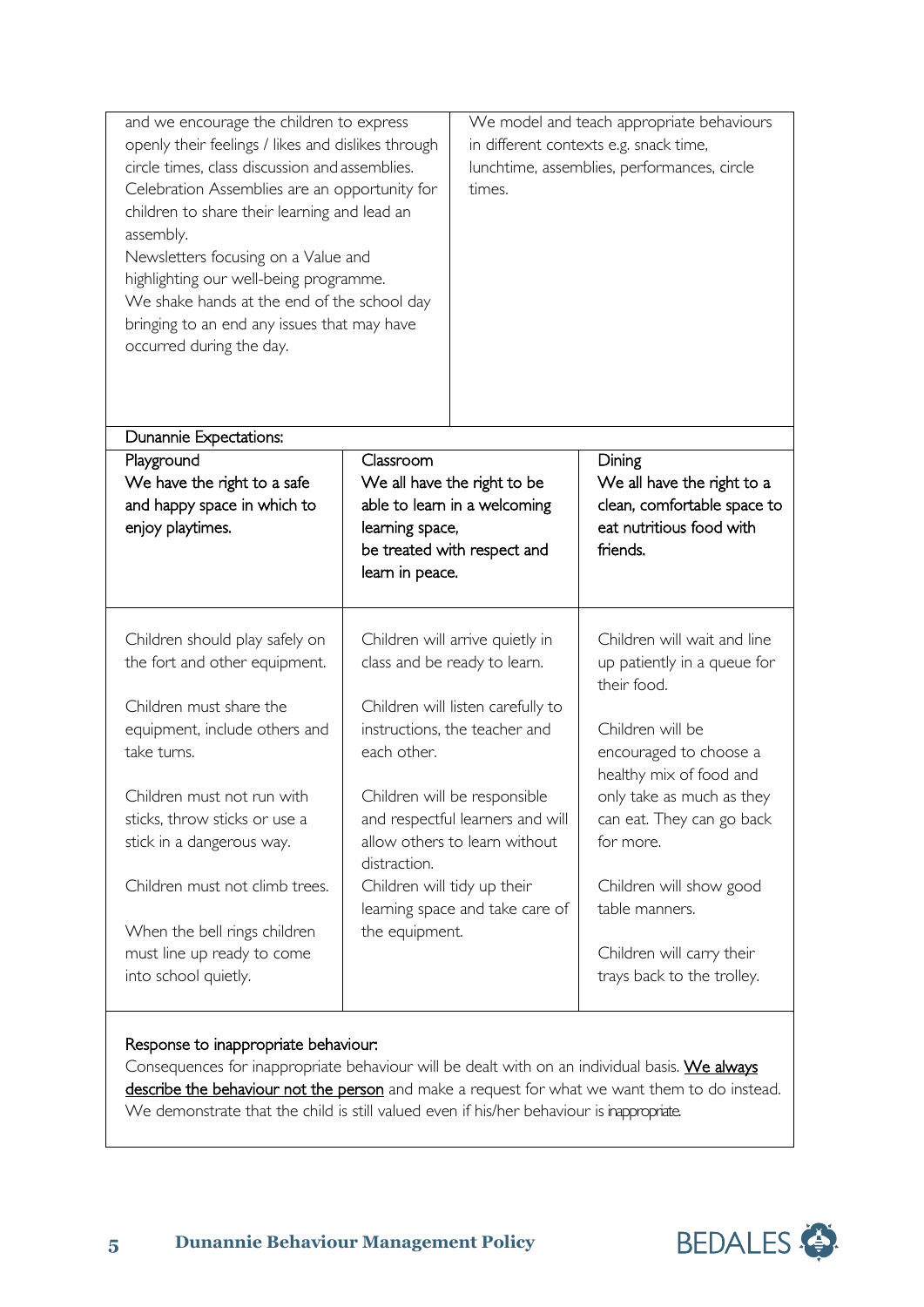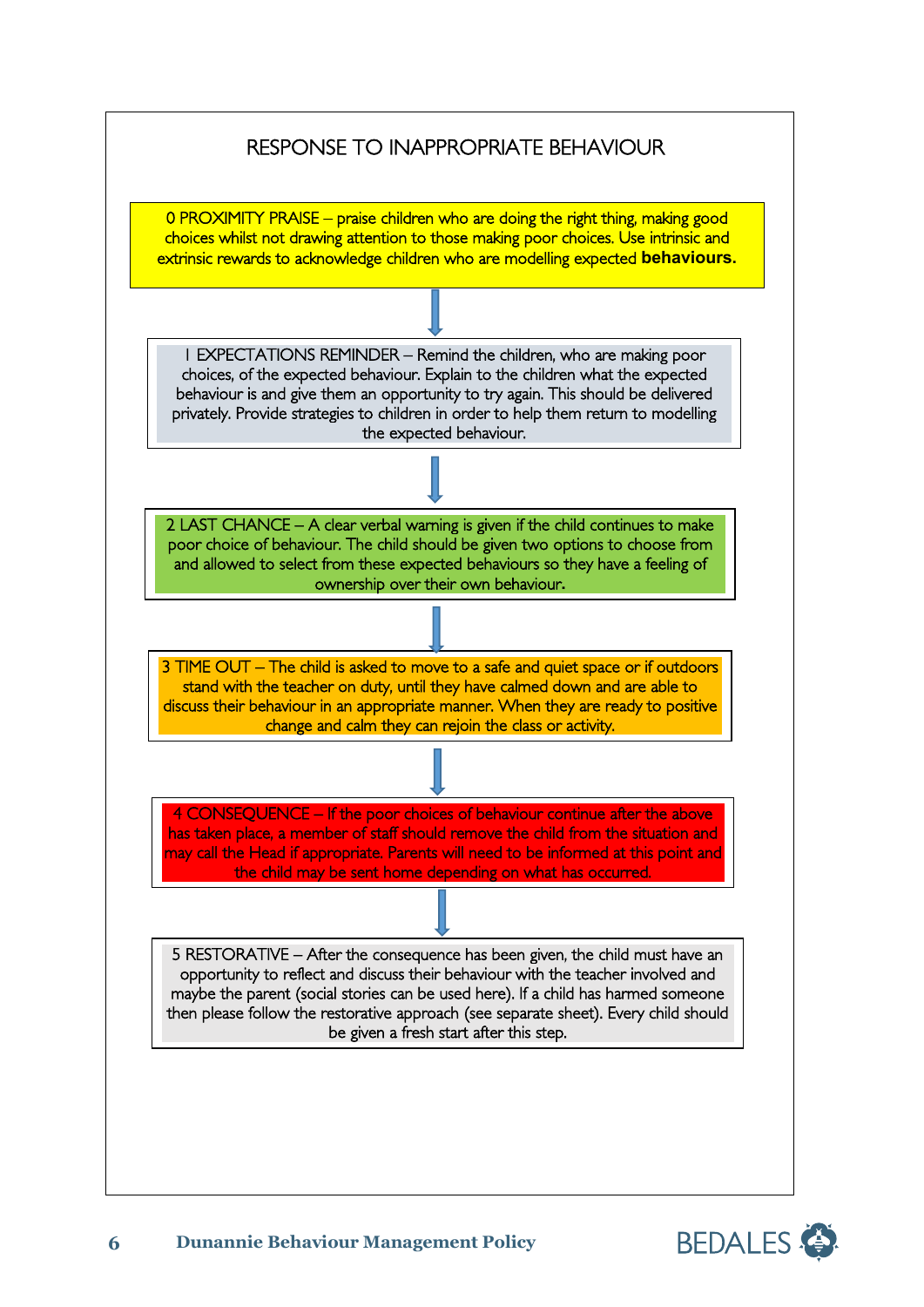#### Response to unexpected behaviours

All cases of unexpected behaviour will be dealt with on an individual basis. Procedures do not necessarily follow in a linear pattern but are taken on a case by case basis, age appropriate and negotiated with the leadership team. Ongoing communication between all parties involved is expected and supported.

## The adults role in addressing unexpected behaviours

Approach the incident calmly, speak clearly to gain control of the situation.

Recognise and acknowledge the children's feelings and gather information.

Restate the problem according to what the children say.

Follow up and ensure the child acknowledges the harm they have caused to others. Inform parents and Head of any incident.

Record all significant incidents relating to behaviour using the school's electronic system (CPOMS or iSAMS).

If they are on the LS register please inform Head of LS and establish any further support needed. Always remember to be consistent, fair and describe the behaviour and not the child. Make sure a fresh start follows a resolution.

Use of zones of regulation programme may be an appropriate tool to support children who find self-regulation a challenge.

#### Restorative Approach

All cases of unexpected behaviour will be dealt with on an individual basis. Procedures do not necessarily follow in a linear pattern but are taken on a case by case basis, age appropriate and negotiated with the leadership team. Ongoing communication between all parties involved is expected and supported.

### The Adults role in Restorative Meeting

Recognise and acknowledge the children's feelings and gather information.

Ask the following question:

. What happened? Tell the story

. Who do you think has been affected? (Explore the harm)

. What do you need to do to make things right? (Repair the harm)

How do we make sure this doesn't happen again? (Move forward – support strategies given)

Make sure a fresh start follows a resolution.

| <b>REALISTIC</b> | <b>CONSISTENT</b> | <b>SUPPORTIVE</b> |  |
|------------------|-------------------|-------------------|--|
|------------------|-------------------|-------------------|--|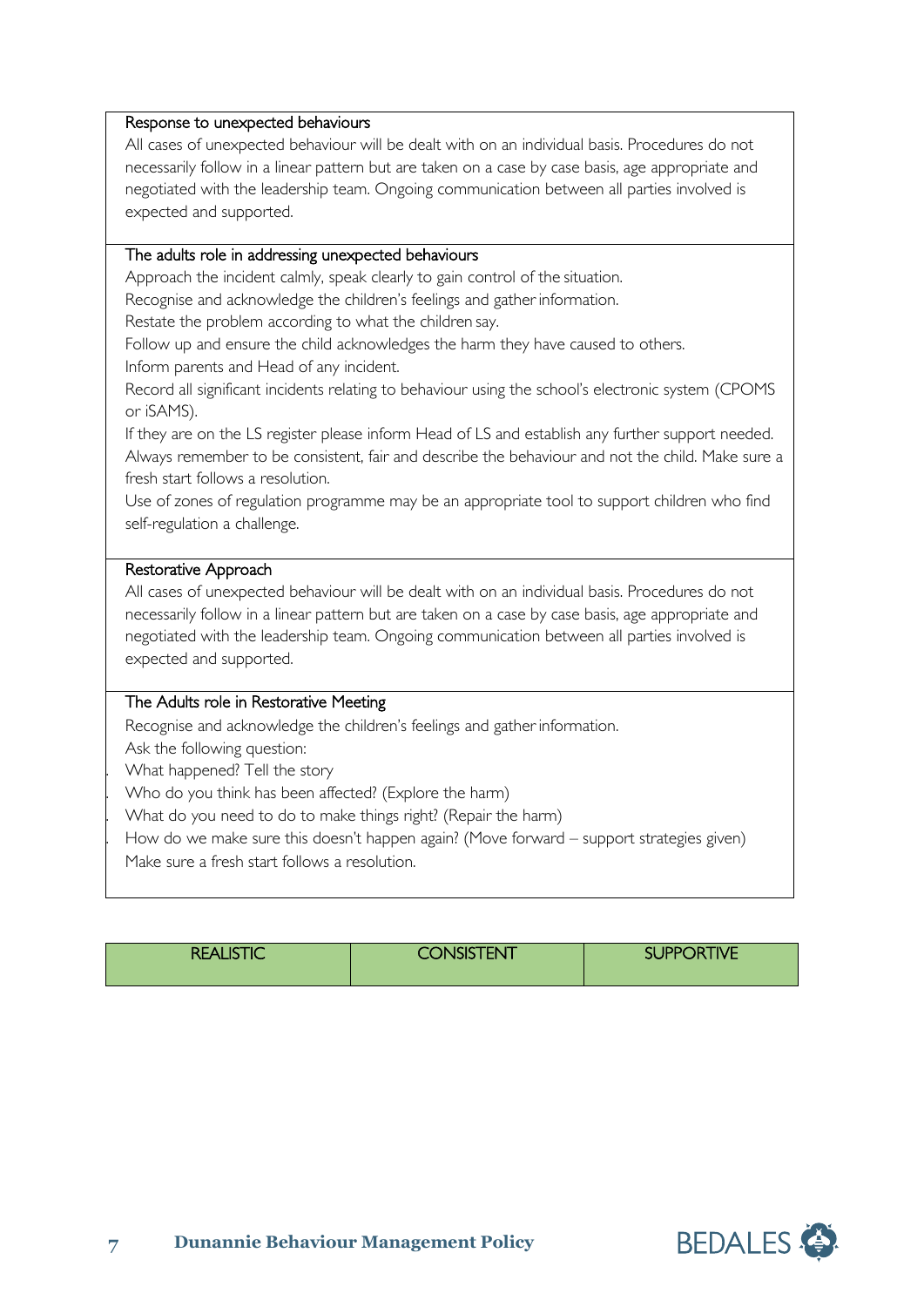# Staff Training

- Ensure all staff have read the Behaviour Policy
- Staff have training in Circle Time/Solutions procedures and appropriate activities.
- Staff can access Behaviour Management courses through the local EYDCP.
- The school has resources, books, videos etc. for the promotion of positive behaviour.
- New members of staff will be made aware of the schools policy for Behaviour Management. A copy of the policy is located on the school intranet.